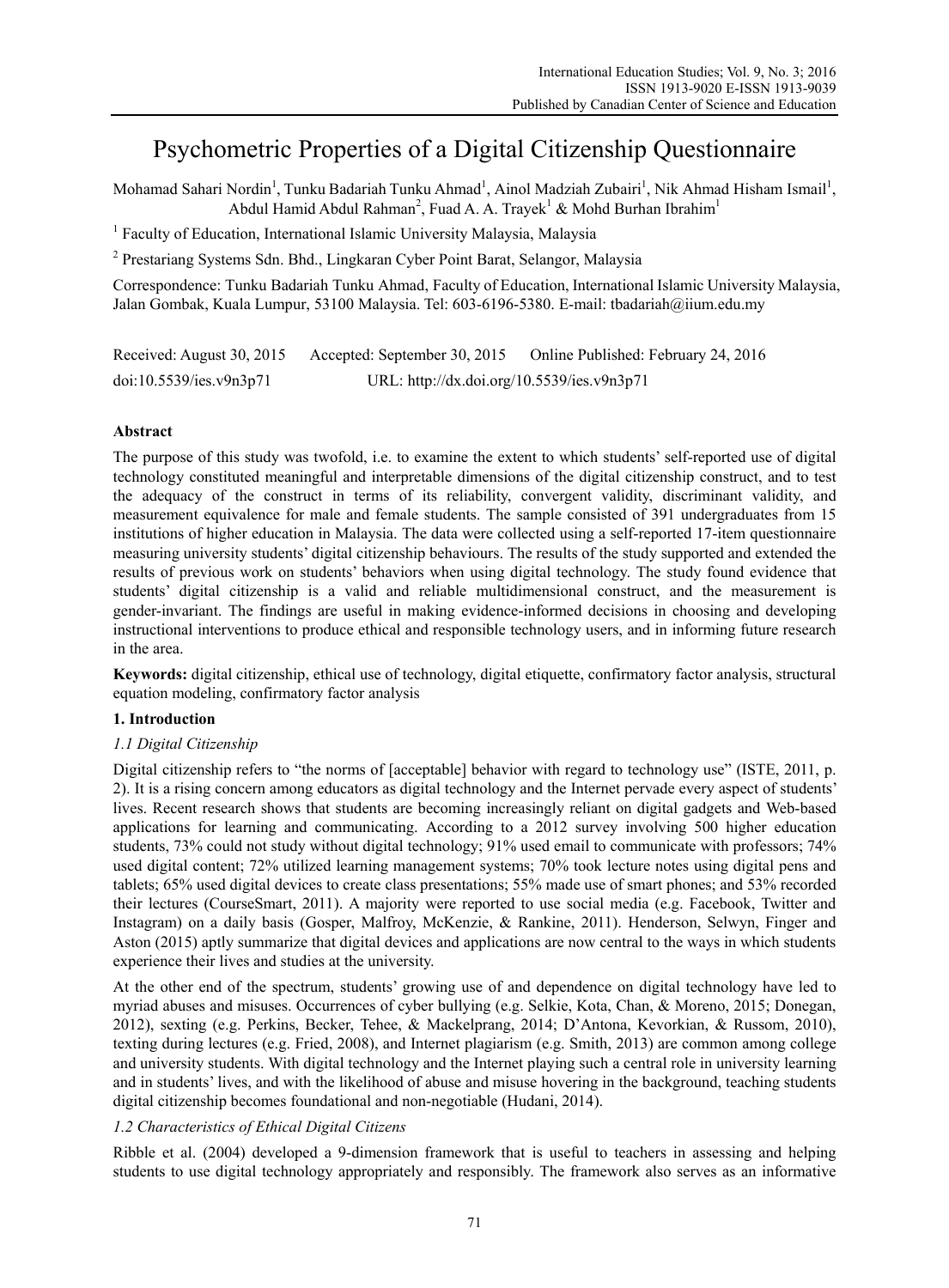guide to research into students' use of digital technology as it facilitates the identification of researchable issues and concerns within digital citizenship (Isman & Gungoren, 2014). The framework consists of the following interrelated dimensions:

- **1)** Etiquette: electronic standards of conduct or procedure;
- **2)** Commerce: electronic buying and selling of goods;
- **3)** Responsibility: electronic responsibility for actions and deeds;
- **4)** Safety: physical safety in a digital technology world;
- **5)** Security (self-protection): electronic precautions to guarantee safety
- **6)** Rights: those freedom extended to everyone in a digital world;
- **7)** Communication: exchange of information;
- **8)** Education: the process of teaching and learning about technology and use of technology;
- **9)** Access: full electronic participation in society.

Since digital citizenship is a multidimensional construct, the "topics [of concern] within digital citizenship are wide and varied" (Ribble et al., 2004, p. 7). Thus, particular researchers may focus on specific contents or dimensions in order to add further understanding about the phenomenon. The last four elements (i.e. rights, communication, education, and access), however, primarily are not within the realm of individual students' responsibility. Sincar (2013) indicates that these four components involve higher levels of accountability for technology, which are the concern of policy makers, community leaders, technology leaders, and teachers. Specifically, it is the technology leaders' duty to formulate rules and policies pertaining to citizens' rights, accessibility, and electronic exchange of information. Educational leaders and teachers, on the other hand assume the tasks to facilitate the teaching and learning of appropriate use of technology.

As suggested by Ribble et al. (2004), these elements "may be of more concern to technology leaders while others may be of more concern to teachers" (p. 7). Nevertheless, students should be made responsible users of digital technology in many aspects. A good digital citizen is one who acts dutifully in his or her digital community, in that he or she consistently and civilly demonstrates normal etiquette as well as responsible, safe, and self-protecting online behaviors (Westheimer & Kahne, 2004). Such a digital citizen is more likely to possess critical literacy and civic responsibility in using digital technology (O'Brien, 2008; Salpeter, 2008). He or she is better-prepared to respond to legal-ethical-moral issues such as cyber-bullying, sexting, intellectual property rights, privacy and protecting of information, unscrupulous electronic commerce, and physical and psychological wellbeing when using technology.

The present study focused on the first five elements of Ribble's framework as the factors underlying students' digital citizenship behaviors. Conceptually, these five elements also overlap with many of the behaviors in the other four digital citizenship elements:

*Etiquette:* When online, cultured digital citizens display acceptable etiquette. They observe the customary rules, norms and expectations of the virtual world appropriately, most of which are unwritten (Hollandsworth, Dowdy, & Donovan, 2011; Lenhart & Madden, 2007). Sensible digital citizens communicate and interact politely to the extent that they are likely to state their reasons when disagreeing with something online, do not encourage online fights when they encounter one, and obey mobile phone bans.

*Commerce:* Careful consumers are cognizant of the correct processes for online buying and selling (Mossberger, Tolbert, & Hamilton, 2012). Students are easy preys in online commerce unless they know how to protect themselves from scams and unwarranted debts. Reflective digital citizens are aware of, and protect themselves against the e-predators (Nuccetelli, 2011). To make online purchases, security-concerned customers would "pay attention to currency in use and the total price of the goods and services being paid for" and "note the sellers' name, address, email, and phone number." Such preventive behaviors would shield them against identity theft and commercial rip-offs (Ribble, 2011).

*Responsibility*. Law-abiding users of digital technology take responsibility for their online actions and deeds. They know what is right and what is wrong, and what the appropriate and inappropriate behaviors are when engaging in online activities (Curran, 2012; Oxley, 2010). They are also aware of the legal consequences of violating related rules and laws. Hollandsworth et al. (2011) assert that responsible digital citizens are likely to "agree that network administrators have the authority to monitor students' computer and Internet usage," "have awareness of copyright infringement," and "be aware of the AUP (Acceptable Use Policy) of the web."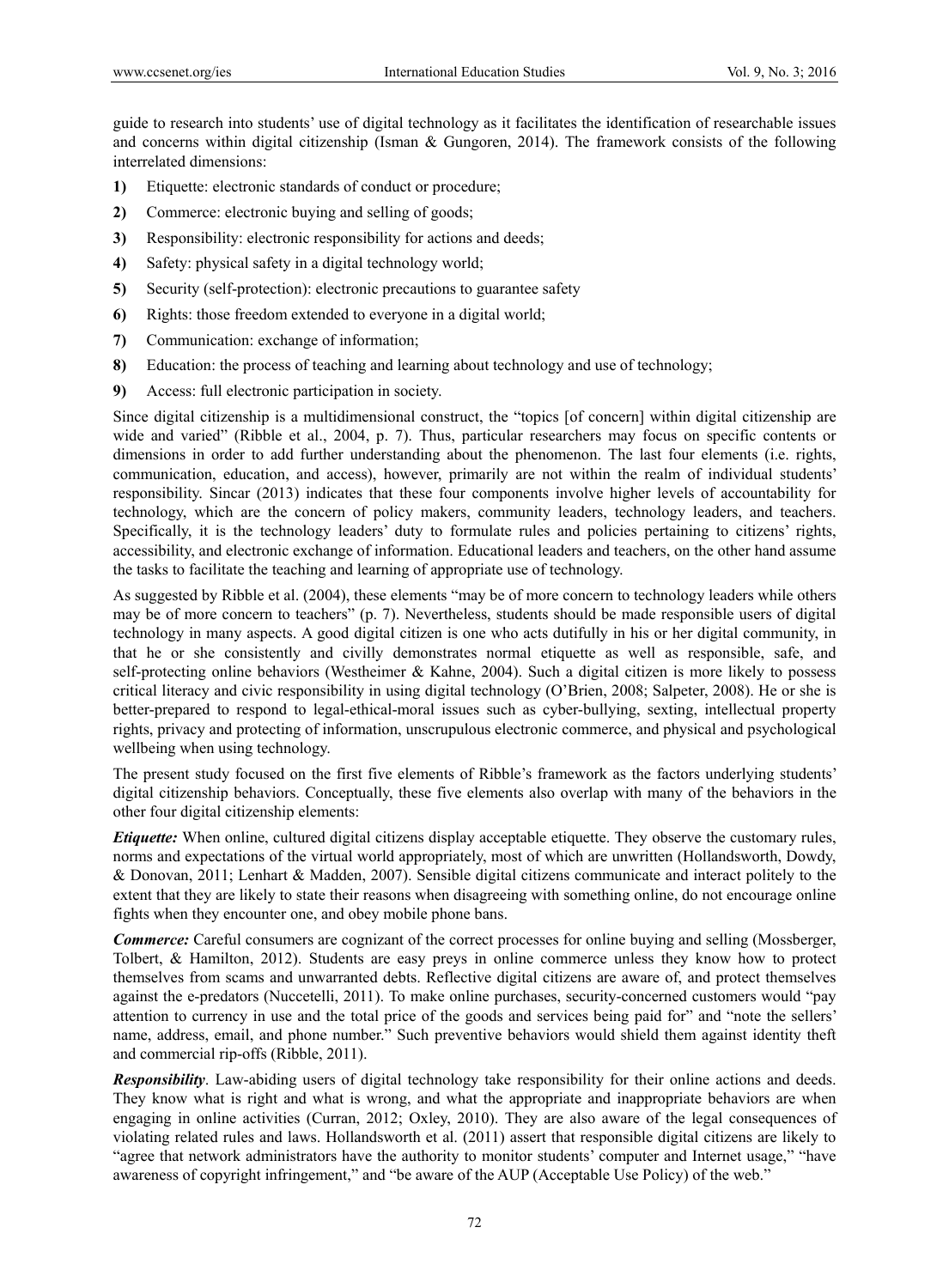*Safety*. Caring users of digital technology are likely to care about their physical wellbeing (Ohler, 2011) when using computers and digital gadgets. For example, when working on a PC, they are likely to "use an adjustable chair," "make sure [their] eyes are parallel to the computer screen and keep the computer at a proper distance," and "make sure [their] forearms are horizontal and wrists are straight." These are safe ergonomic behaviors (Hollandsworth et al., 2011) that reduce the risks of developing lasting eyestrains, poor postures, pain, numbness and other nerve-related disorders resulting from computer use.

*Security (self-protection):* Informed users of digital technology exercise electronic precautions to safe-guard their wellbeing (Ribble et al., 2004; Ribble & Bailey, 2005; Ribble, 2011). Such users would likely "install and update antivirus software," "install and update antispy software," and "turnon the firewall." These actions are important in protecting digital information from being stolen or corrupted, in particular those sensitive data which may cost other people's safety and comfort.

Based on Ribble's framework and the foregoing assertions on digital citizenship behaviors, we hypothesized that:

H1 Students' self-reported digital citizenship behaviors consist of five major interrelated factors, which are etiquette, commerce, responsibility, safety, and security.

H2 The five-factor digital citizenship questionnaire is psychometrically sound in terms of reliability, convergent validity, and discriminant validity.

H3 The measurement model is an adequate measure of digital citizenship across gender.

#### *1.3 Statement of the Problem*

The literature is replete with information about digital technology use and misuse among students, but there is scanty information on the measurement of students' digital citizenship behaviors (i.e. the responsible, ethical and safe use of digital technology). Research into digital citizenship is an important one as it would enable university authorities to understand the phenomenon at a deeper, more meaningful level, and thereafter, design curriculum content that befits an instructional intervention to produce digital citizens among their campus populace. Of the limited works on the measurement of digital citizenship behaviors, that of Isman and Gungoren (2014) offers some empirical support for a multidimensional digital citizenship construct. They surveyed digital citizenship behaviors among 229 prospective teachers to examine the underlying dimensions that explained the variability of the undergraduates' responses to a set of 34 digital citizenship items. The results substantiated the likelihood of a valid and reliable 9-factor structure of digital citizenship. Thus, it is imperative to expand the effort to construct-validate of the measure of digital citizenship.

#### *1.4 Purpose of the Study*

This research was thus framed within the notion that the measurement of digital citizenship is an important underpinning of the construct, an essential antecedent to knowledge expansion in the area, and to the formulation of fitting intervention strategies for the inculcation of digital citizenship among university students. Given its importance, ample research should be directed into exploring and validating the quality of the instrument that measures digital citizenship behaviors. Set within this framework, the primary goal of the present study was to construct-validate the factor structure of the questionnaire that measures digital citizenship behavior. In other words, the study primarily aimed to establish whether students' self-reported use of digital technology constituted meaningful and interpretable dimensions of digital citizenship. Secondly, the study aimed to examine the adequacy of the construct in terms of its reliability, convergent validity, and discriminant validity. Finally, the study sought to provide evidence of the measurement equivalence for the male and female samples involved, which could support the prospect of a gender-invariant measure, and hence, the efficacy of the newly developed digital citizenship questionnaire.

#### **2. Method**

#### *2.1 Sample*

The sample consisted of 391 undergraduate students from 15 higher education institutions in Malaysia, with female students making up about 73%. The sample was representative of the gender composition commonly found in Malaysian universities. A large majority (80%) were degree seeking students, while the remaining 20% comprised polytechnic undergraduates. The sample size was deemed adequate to address the research objectives **(**Byrne, 2010; Kline, 2011) and to fulfil the requirements for running a confirmatory factor analysis (CFA).

#### *2.2 Instrument*

To collect the data, we used a self-reported 17-item questionnaire measuring university students' digital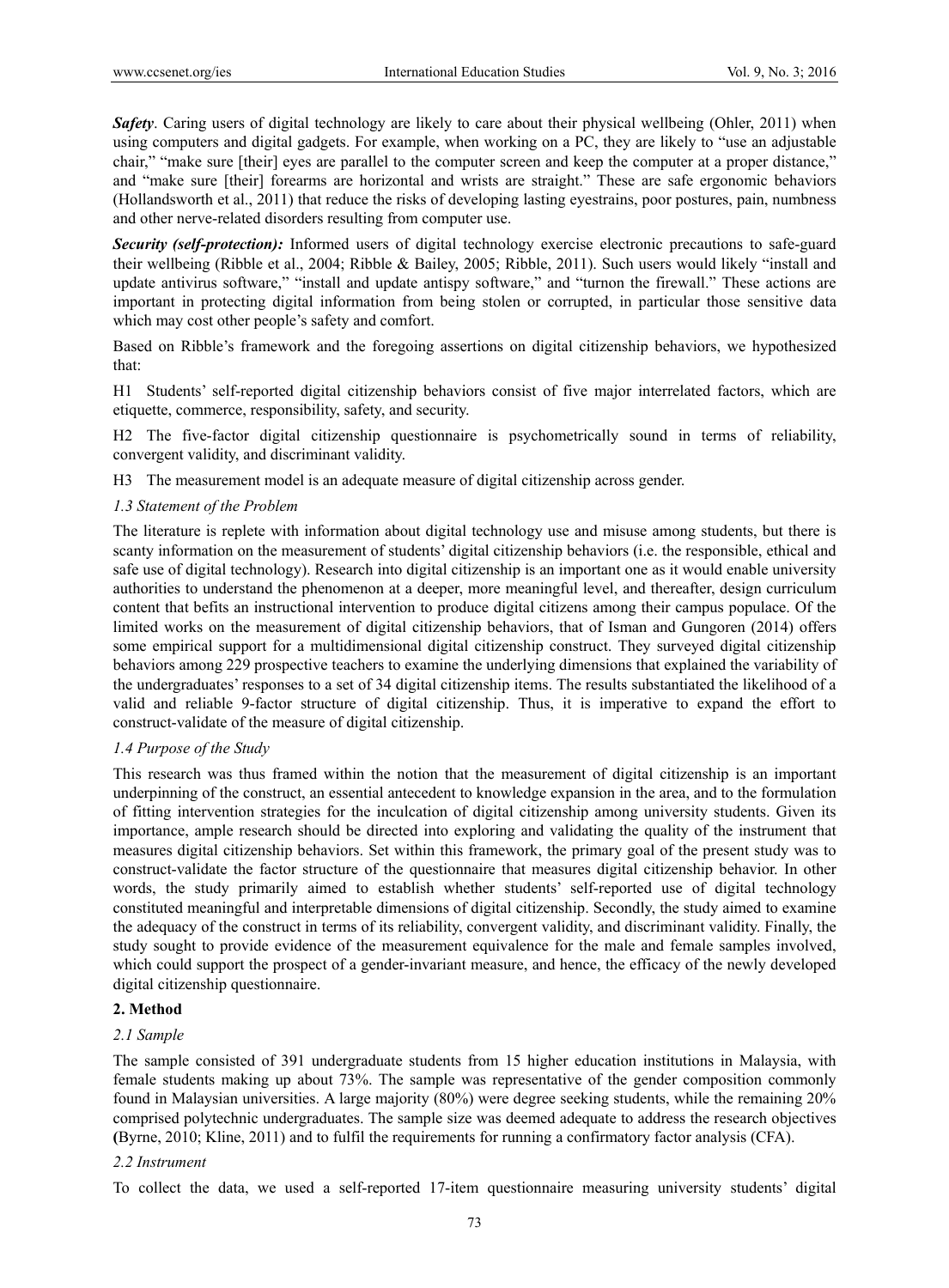citizenship behaviors. The items were primarily drawn from an extensive review of literature on digital citizenship, especially from the work of Mike Ribble and his colleagues (Ribble, Bailey, & Ross, 2004; Ribble & Bailey, 2007; Ribble, 2011). The items were first content-validated by experts prior to being selected for the present study. The ordering of the items in the questionnaire was in keeping with the expectation that they are indicators of the five sub-constructs of digital citizenship, namely *digital etiquette* (3 items), *digital commerce* (3 items), *digital responsibility* (4 items), *digital wellbeing/safety* (3 items), and *digital security* (4 items). Students self-rated their digital behaviors on 5 response categories, i.e. *"Never," "Once in a While," "Sometimes," "Frequently"* and *"All the Time."* 

#### *2.3 Procedures of Data Analysis*

The study first tested two measurement models of digital citizenship: a one-factor model and a five-factor model. The five-factor model was tested to establish the adequacy of the hypothesized measurement model, while the one-factor confirmatory factor analysis aimed to validate the multidimensional nature of the construct. The expected multidimensionality of digital citizenship measure is compromised if the one-factor model yielded better fit, while a superior one-factor model would undermine the credibility of a multidimensional digital citizenship questionnaire (Bentler & Bonett, 1980; Hoyle & Panter, 1995). Hence, the procedure undertaken addressed the issue of common method bias, an apparent effect of using a single questionnaire to collect and analyze self-reported data of what is supposed to be independent, albeit related, constructs (Podsakoff, MacKenzie, & Podsakoff, 2003). An ill-fitting one-factor CFA of digital citizenship suggests the lack of threats of common method bias, which would enhance the quality of the results.

A CFA using the AMOS (version 20) model-fitting program was applied to validate the two measurement models of digital citizenship. The models were estimated on the basis of the covariance matrix derived from the data. The maximum likelihood estimation procedure was adopted to produce estimates of defensible properties. Preliminary analysis indicated that the assumption of univariate normality was tenable (Byrne, 2010; Kline, 2011). Second, the adequacy of each model was assessed using the widely used standards for a good-fit CFA, which are the: (i) consistency of the measurement model with the data, and (ii) reasonableness of the parameter estimates. The analysis used the relative chi-square  $(\chi/2/df)$ , CFI (comparative fit index), and RMSEA (root mean square error of approximation) as the fit indexes. Arbuckle and Wothke (1995) suggest that the CMIN/df with a value of between 2 and 5 is considered acceptable, while a CFI value close to 1 demonstrates a good fit. Finally, a value of RMSEA of .06 or less shows a reasonable error of estimation.

Third, the study examined the psychometric properties of the models by assessing the components of construct validity, which are convergent validity and discriminant validity. The internal consistency of each sub-construct was measured through composite reliability and Cronbach's alpha. Finally, a multigroup analysis was conducted to ascertain that the digital citizenship questionnaire is gender-invariant. To test a gender-invariant measure, a two-step simultaneous analysis on both the male ( $n1 = 104$ ) and female ( $n2 = 287$ ) groups was conducted, first without constraining the factor loadings, intercepts, residual errors; the results derived a baseline Chi-square value. Second, all loadings, intercepts and residual errors were constrained to be equal in the two samples (Wu, Li, & Zumbo, 2007.

# **3. Results**

Table 1 shows the descriptive statistics of the items included in the confirmatory analysis. The maximum possible score for each item is 4; the mean score of all items distributed above the hypothetical mean of 2.0. The value of each Cronbach's alpha, which is the internal consistency index of the responses to the related items was reasonably high. The minimum value of the reliability index was .79, and it exceeded the critical cut-score of .70 for a reliable measure.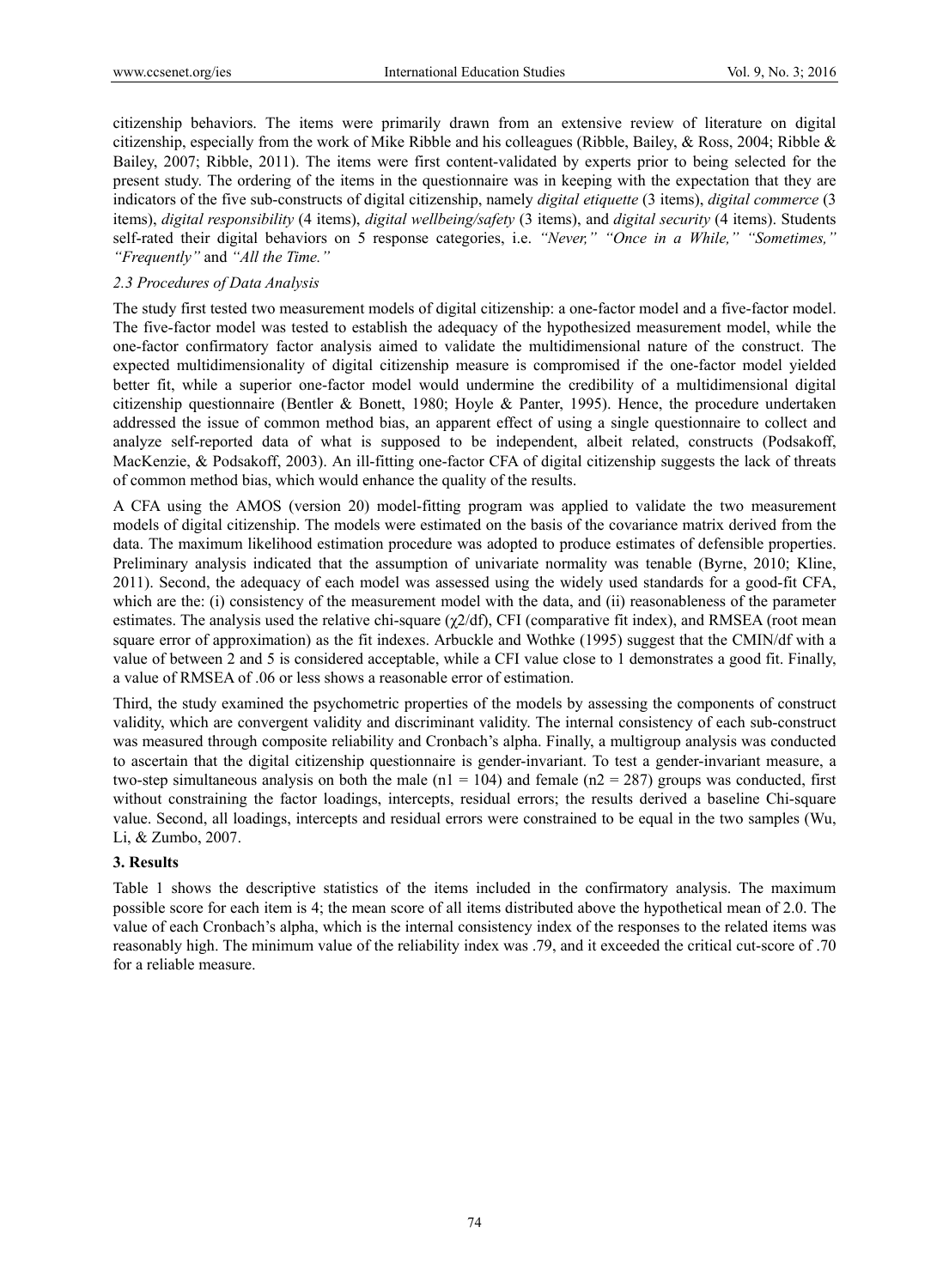|  | Table 1. Digital citizenship dimensions and item statistics |  |  |
|--|-------------------------------------------------------------|--|--|
|  |                                                             |  |  |

| Code           | Dimension/Sub-Construct                                                                                                       | Mean | SD   | Alpha |
|----------------|-------------------------------------------------------------------------------------------------------------------------------|------|------|-------|
|                | <b>Etiquette</b>                                                                                                              |      |      | .79   |
| eta1           | I state my reasons when I disagree with something.                                                                            | 2.74 | .89  |       |
| eta2           | I don't encourage online fights even if I encounter one.                                                                      | 2.76 | 1.06 |       |
| eta3           | I obey mobile phone bans.<br>٠                                                                                                | 2.56 | 1.00 |       |
|                | <b>Responsibility</b>                                                                                                         |      |      | .84   |
|                | I agree that network administrators have the authority to monitor                                                             |      |      |       |
| r1             | computer and Internet usage.                                                                                                  | 2.87 | .90  |       |
| r2             | I use the computer within the timeline given by the instructor.                                                               | 2.80 | .89  |       |
| r3             | I am aware of copyright infringement.<br>٠                                                                                    | 2.75 | .98  |       |
| r4             | I am aware of the AUP (Acceptable Use Policy) of the web<br>٠                                                                 | 2.69 | .98  |       |
|                | Wellbeing/Health                                                                                                              |      |      | .84   |
| h1             | I use a footrest and an adjustable chair that supports my back when<br>working on a computer.                                 | 2.70 | .99  |       |
| h2             | I make sure my eyes are parallel to the computer screen and keep<br>them at a proper distance from the screen.                | 2.87 | .91  |       |
| h <sub>3</sub> | I place my keyboard properly and make sure my forearms are<br>horizontal and my wrists are straight.                          | 2.67 | .97  |       |
|                | Commerce                                                                                                                      |      |      | .80   |
| c1             | When shopping online, I pay attention to the currency in use and<br>the total price of the goods and services being paid for. | 2.97 | .90  |       |
| c2             | I noted the sellers' name, address, e-mail and phone number.<br>٠                                                             | 2.80 | .97  |       |
| c <sub>3</sub> | I make sure that I get a copy of the transaction.<br>٠                                                                        | 2.99 | .94  |       |
|                | <b>Security</b>                                                                                                               |      |      | .86   |
| sc1            | I update the browser on my PC.<br>٠                                                                                           | 2.68 | 1.04 |       |
| sc2            | I install and update the antivirus software on my PC.<br>٠                                                                    | 2.97 | .99  |       |
| sc3            | I install and update the antispy software on my PC.<br>٠                                                                      | 2.71 | 1.17 |       |
| sc4            | I turn on the firewall on my PC.<br>٠                                                                                         | 2.74 | 1.13 |       |

# *3.1 Validity of Multidimensional Digital Citizen Questionnaire*

To test the validity of the digital citizenship questionnaire, two confirmatory factor analyses (CFAs) were applied on the data. The results of the first CFA indicated that the one-factor structure of digital citizenship was inadequate to represent the data (Figure 1).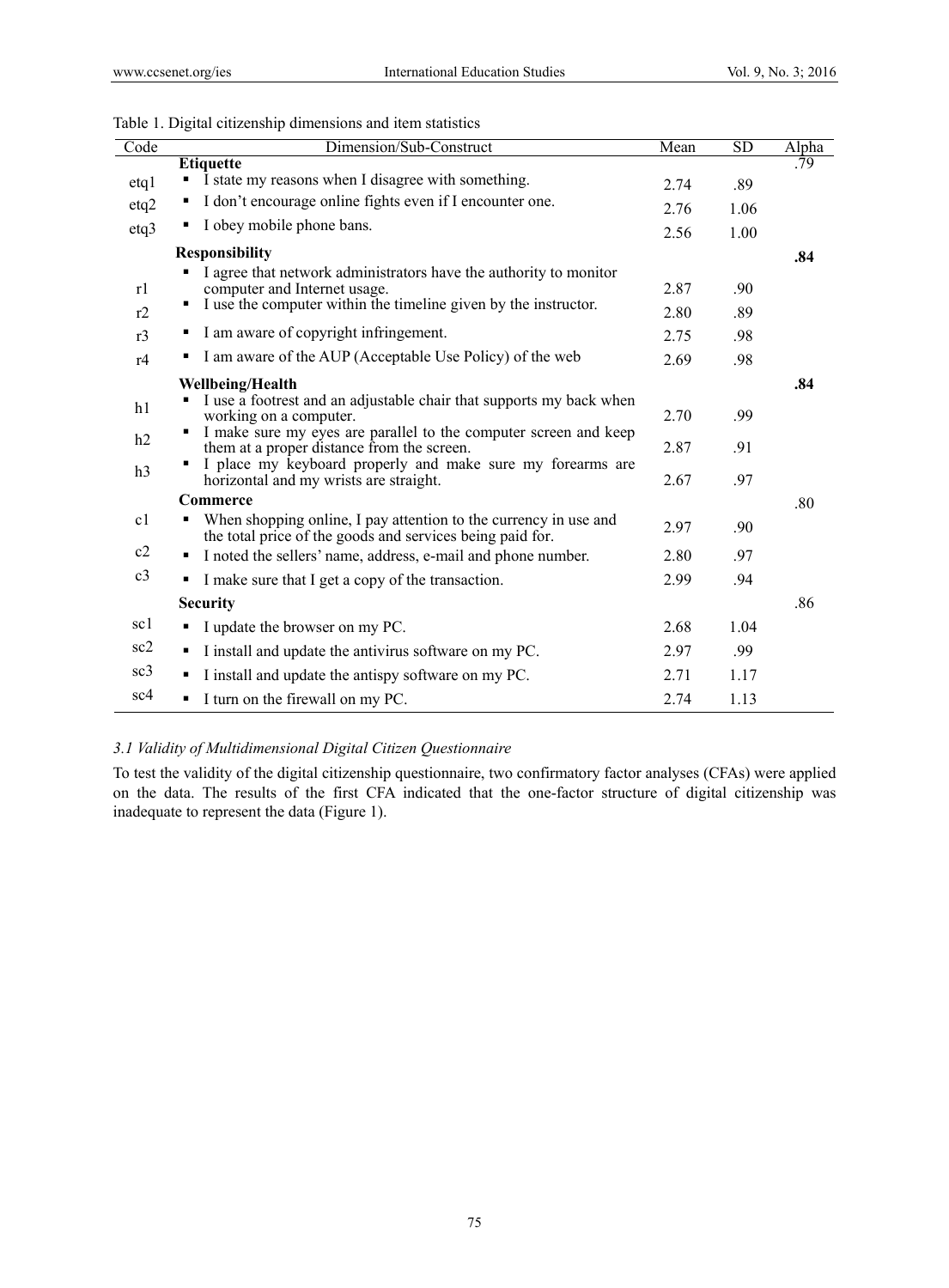

Figure 1. Results of one-factor confirmatory factor analysis

The goodness-of-fit of the model fell short of the minimum standards deemed critical for an adequate solution;  $\chi$ 2/df = 7.42; CFI = .78; RMSEA = .128. These statistics suggest that the measurement model of digital citizenship was not consistent with the data. In other words, there was no evidence to support the validity of a common factor that influences the variability of the sample's responses to the 17-item questionnaire. Furthermore, the lack of fit of the one-factor models means that the common factor bias was not a threat to the quality of the digital citizenship questionnaire. The second CFA, which tested the hypothesized five-factor digital citizenship model yielded the expected results (Figure 2). The measurement model fitted the variance-covariance matric;  $\chi$ 2/df= 2.28; CFI = .96; RMSEA = .057. The population RMSEA for the digital citizen model distributed between .048 and .067, with 90% confidence. All parameter estimates were substantial and statistically significant; the direction and magnitude of the factor loadings behaved as expected.



Figure 2. Results of five-factor confirmatory factor analysis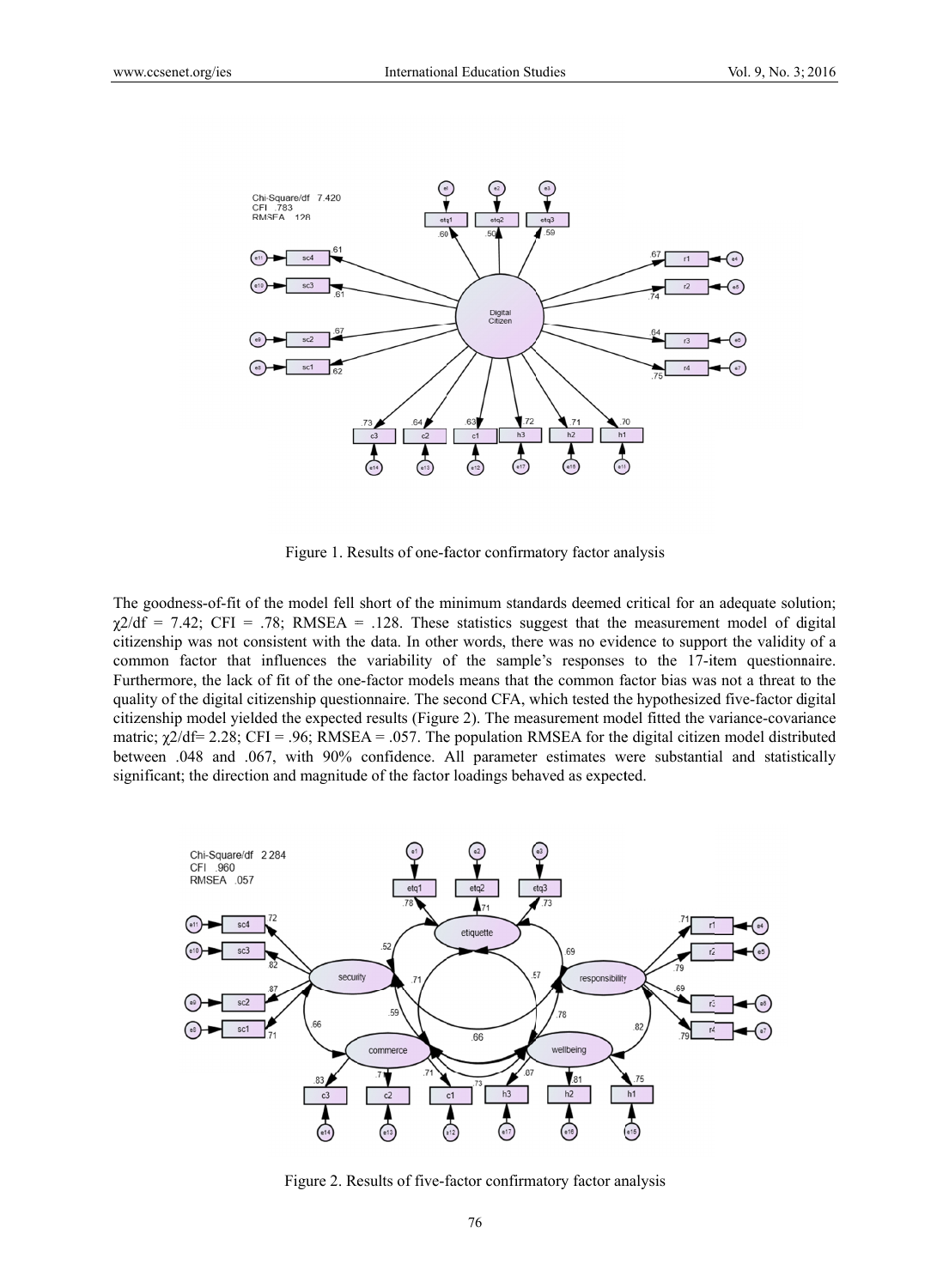# *3.2 Psychometric Properties of Digital Citizenship Questionnaire*

The results provide evidence to support the psychometric properties of the digital citizenship instrument in terms of its convergent validity and discriminant validity (Table 2). The statistics along the diagonal, which register the average amount of variation (AVE) that a construct is able to explain through its indicators, denote the levels of convergent validity of the measurement. Since the value of the AVE of each construct was larger than the threshold of 0.5, each construct showed sufficient property of convergent validity.

In addition, the measure of digital citizenship adequately satisfied the properties of discriminant validity since most of the AVEs were larger than the values of the corresponding shared variances (values above the diagonal). Furthermore, the moderate inter-factor correlations indicated that digital citizenship was a multidimensional construct consisting of distinct but inter-related dimensions. Finally, the data indicated that the composite reliability of each construct ranged between .78 (etiquette) and .86 (security).

Table 2. Inter-factor correlations, shared variance, average variance extracted, and construct reliability among the constructs of digital citizenship behaviors

|   | Dimension/Construct          |      |      |      | 4    |      |
|---|------------------------------|------|------|------|------|------|
|   | Etiquette                    | 0.55 | 0.48 | 0.32 | 0.50 | 0.27 |
|   | Responsibility               | 0.69 | 0.57 | 0.67 | 0.61 | 0.45 |
|   | Wellbeing                    | 0.57 | 0.82 | 0.66 | 0.53 | 0.35 |
| 4 | Commerce                     | 0.71 | 0.78 | 0.73 | 0.57 | 0.44 |
|   | Security                     | 0.52 | 0.67 | 0.59 | 0.66 | 0.61 |
|   | <b>Composite Reliability</b> | 0.78 | 0.84 | 0.85 | 0.80 | 0.86 |

*Note*. Shown diagonally are the average variance extracted (AVEs) of each sub-construct; below the diagonal is the correlation matrix; above the diagonal is the shared variance matrix.

### *3.3 Gender-Invariant of Digital Citizenship*

Another objective of this study was to examine the factorial invariance of digital citizenship across gender. The estimation of the constrained measurement model produced another Chi-square value, which was then tested against the baseline value for statistically significant differences. Finally, the change in the CFIs and the value of RMSEA of the restricted model were verified against the cutscores of .001 and .05, respectively (Cheung & Rensvold, 2002).

Table 3. Results of the gender-invariant analysis

|                   | Unconstrained | Constrained | Change |
|-------------------|---------------|-------------|--------|
| Chi-Square        | 422           | 456         | 34     |
| Degree of freedom | 218           | 249         | 31     |
| CFI               | .943          | .943        | .000   |
| <b>RMSEA</b>      | .049          | .046        | .003   |

The invariance test across the male and female groups resulted in a statistically insignificant change in the Chi-square value, Chi-square (df =  $31$ ) =  $34$ , p > .005 (Table 3). In other words, the increase in the Chi-square values from the unrestricted model to the constrained model did not produce a poorer model. Furthermore, while the restricted model maintained the value of CFI at .943, the value of RMSEA was changed by merely .003.

#### **4. Discussion**

The study supported the results of previous work on students' use of digital technology and extended current understanding about the digital citizenship construct in several ways. First, the study offers additional evidence that digital citizenship is in fact a multidimensional construct. The results suggest that the measurement model of digital citizenship did generate the covariance matrix, in that it was consistent with the data. In sum, the CFA results offer evidence that supported the multifactor nature of students' self-reported digital citizenship behavior.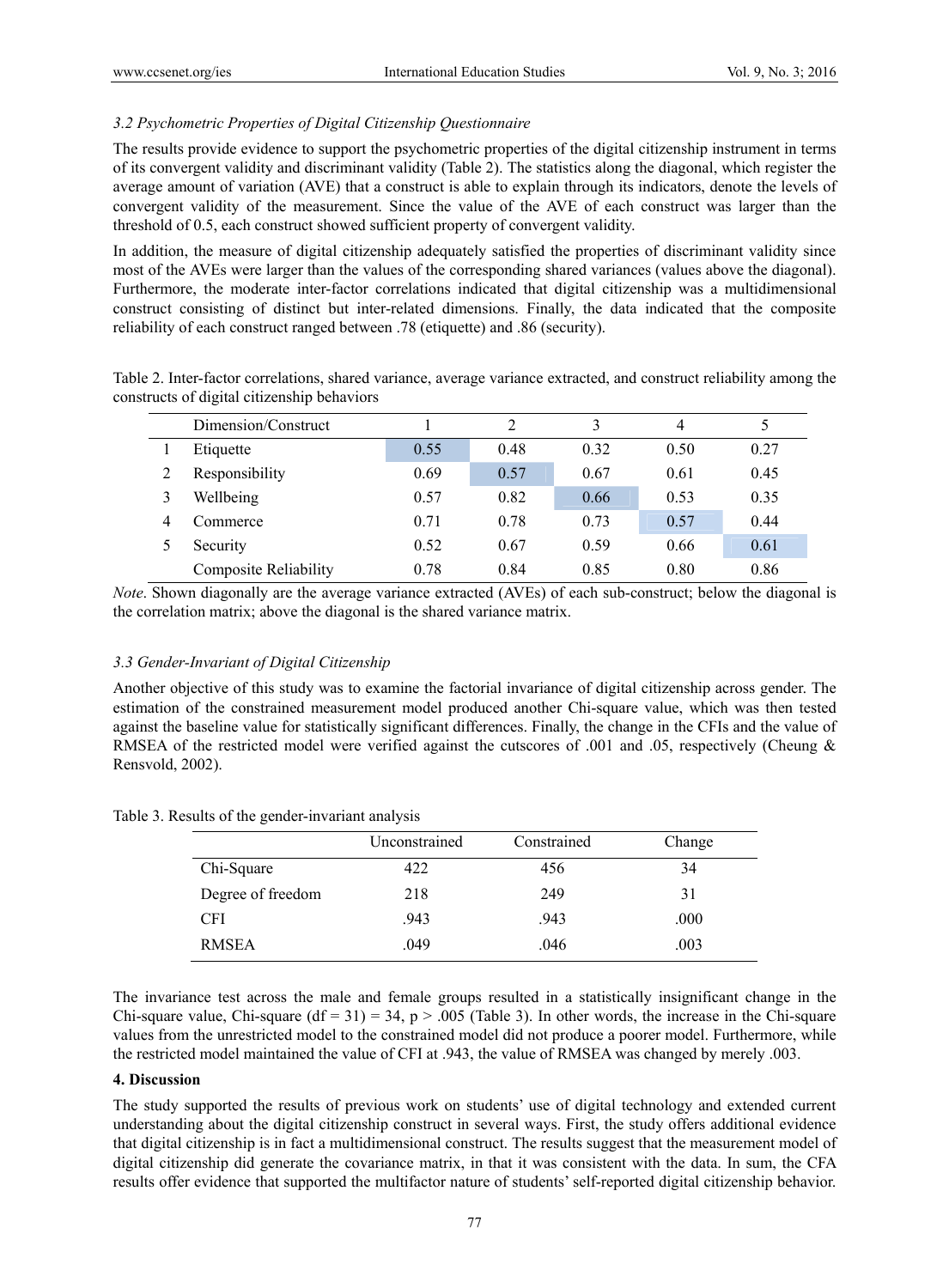The citizenship structure comprises five dimensions, namely etiquette, commerce, responsibility, safety, and security. Thus, it is justifiable to use the five-dimension questionnaire to systematically measure students' digital citizenship behaviors when using digital technology. The CFAs of the two measurement models found the absence of the threat of common method bias since the one-factor solution failed to fit the data; the five-factor structure adequately represented the observed data (Podsakoff et al., 2003). These dimensions are in keeping with the prevailing digital citizenship framework (Ribble & Bailey, 2007; Isman & Gungoren, 2014). Unlike Isman and Gungoren's work, however, the present study focused on digital citizenship behaviors which are within the realm of individual students' responsibility, thus involving only five of the nine components of Ribble et al. (2004) digital citizenship framework.

The second objective of this study was to assess the reliability and validity of the five digital citizenship dimensions. The scores from each dimension showed sufficient levels of internal consistency. The analysis showed the reliability indexes to range between  $\alpha = .79$  (etiquette) and  $\alpha = .86$  (security). Interestingly, Isman and Gungoren (2014) found similar pattern of reliability. The data of the present study also supported the convergent validity and discriminant validity of the digital citizenship questionnaire. The AVE of each dimension exceeded the threshold of importance and moderate inter-correlations among the sub-constructs of digital citizenship. The current study was able to demonstrate that the 17-item questionnaire functions well in measuring students' responses to digital citizenship behaviors. It is reasonable to conclude that the questionnaire satisfactorily explained the meaning and variability of a five-dimension digital citizenship behavior among students of higher education institutions.

Thirdly, the study addressed the validity of responses across gender. The results of multiple group CFA indicated that measurement of digital citizenship behavior did not systematically vary between males and females. These results suggest that the measure of digital citizenship is configurally and metrically valid on the basis of the results of strict invariant analysis, in that the measure did not vary significantly across gender. It is justifiable then to conclude that gender was not a moderating variable; it did not interact with the underlying dimensions to influence students' responses to the digital citizenship questionnaire. Regardless of gender, students with similar true scores will indicate the same observed responses (Wu et al., 2007). The study had provided evidence of strong invariance of the questionnaire. The finding suggests that the measurement of digital citizenship behavior is applicable to both male and female students, especially since the gender gap in the use of digital technology among male and female users has been found insubstantial (Ahmad et al., 2010).

#### **5. Conclusion and Recommendations**

One of the practical contributions of the study to educational practice is the usefulness of the brief 17-tem digital citizenship questionnaire. It is an adequate tool to assess students' use of digital technology. Policy makers, community leaders, technology leaders, and teachers should use the instrument to diagnose and evaluate the degree to which students are behaving responsibly, safely, and ethically online. In particular, the examination of students' self-reported responses to three of the dimensions, namely etiquette, responsibility and security, would help teachers and educators to help students to function as good digital citizens. These seem to be the most relevant dimensions of digital citizenship behavior which would determine students' appropriate use or misuse of digital technology. The use of the current questionnaire is promising in terms of facilitating future research, and helping educators and teachers plan prevention and treatment programs.

The results notwithstanding, the study is limited in several important matters. First, it did not cover the whole spectrum of online behaviors, which collectively are a function of the constantly evolving digital technology. As time passes by, the validated questionnaire may contain dated indicators of digital citizenship. For example, one may find some items in the security dimension irrelevant as new security features are added to smart phones, tablets, and laptops. Therefore, periodic content-validation of questionnaire is warranted. Second, the sample of the study was a group of homogenous students who were undertaking post-secondary education in Malaysia. The results may differ with users of technology from different populations and cultures. Future studies involving varied student samples may offer useful insights on the comparability of the instrument across age group and culture. Finally, the study did not address the likely causal link between digital citizenship behaviors and misuse and abuse of computer technology, in light of the multifactor nature of digital citizenship. This concern warrants a systematic examination, the results of which may enable the inculcation and teaching of digital citizenship to be improved.

In conclusion, the study has instilled further understanding about the meaning and nature of students' digital citizenship. The data generated from the study are very useful in informing ongoing efforts in planning and conducting instructional intervention towards producing digital citizens among students. Such efforts are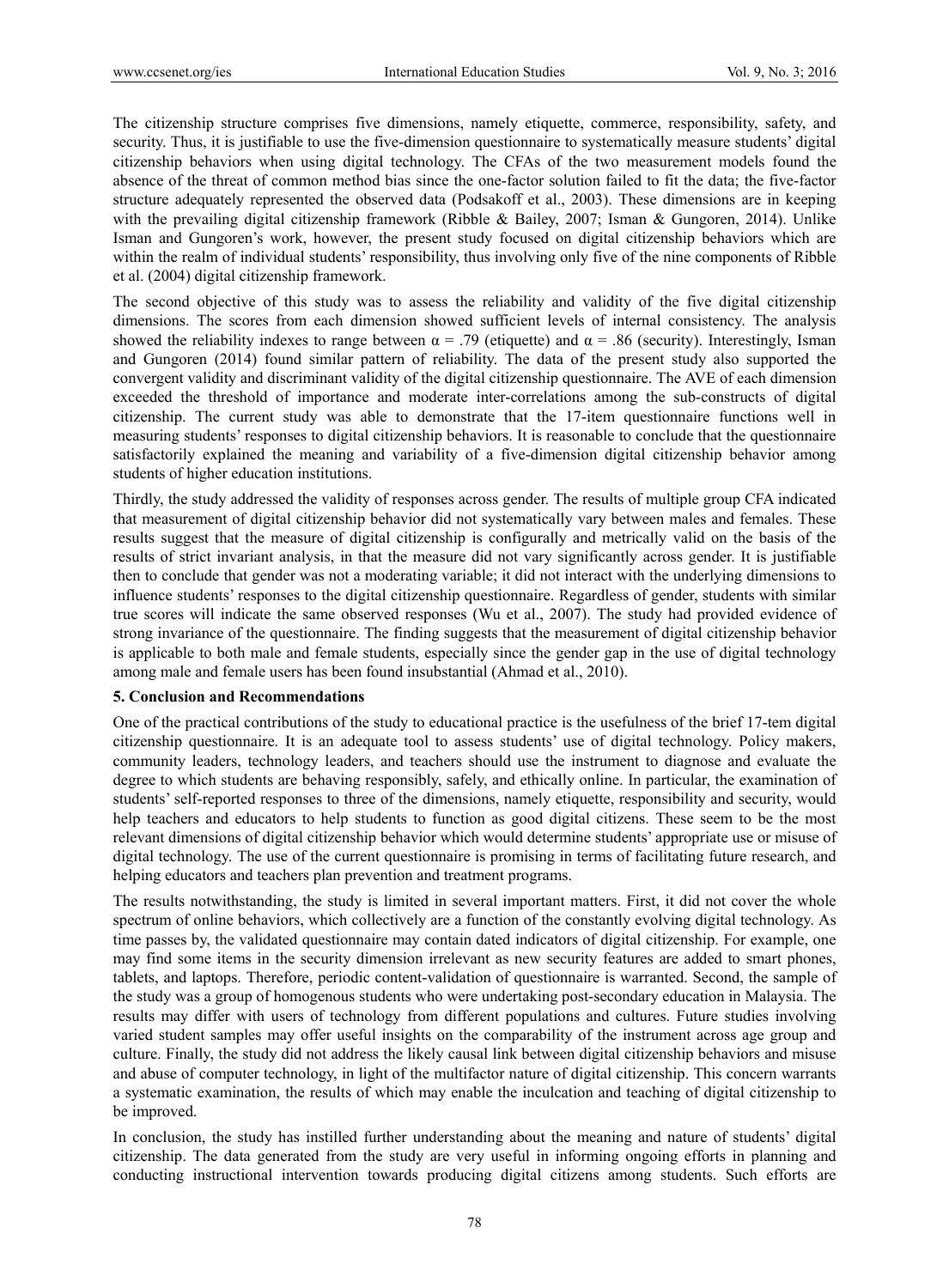warranted to help students to develop the attributes of safe, responsible, and ethical users of digital technology.

#### **References**

- Ahmad, T. B. T., Basha, K. M., Marzuki, A. M., Hisham, N. A., & Sahari, M. (2010). Faculty's acceptance of computer based technology: Cross-validation of an extended model. *Australasian Journal of Educational Technology*, *26*(2), 268-279. Retrieved from http://www.ascilite.org.au/ajet/ajet26/ahmad.html
- Bailey, G., & Ribble, M. (2007). Digital citizenship in schools. *Eugene, OR: International Society for Technology in Education*.
- Bentler, P. M., & Bonett, D. G. (1980). Significance tests and goodness of fit in the analysis of covariance structures. *Psychological Bulletin*, *88*, 588-606. http://dx.doi.org/10.1037/0033-2909.88.3.588
- Byrne, B. M. (2010). *Structural equation modeling with AMOS-basic concepts, applications and programming*. New York, London: Routledge, Taylor and Francis group.
- Cheung, G. W., & Rensvold, R. B. (2002). Evaluating goodness-of-fit indexes for testing measurement invariance. *Structural equation modeling*, *9*(2), 233-255. http://dx.doi.org/10.1207/S15328007SEM0902\_5
- CourseSmart. (2011). *Digital dependence of today's college students revealed in new study from CourseSmart™.* Retrieved from http://www.prnewswire.com/news-releases/digital-dependence-of-todays-college-studentsrevealed-in-new-study-from-coursesmart-122935548.html
- Curran, M. B. F. X. (2012, June). *iCitizen: Are you a socially responsible digital citizen*?. Paper presented at the International Society for Technology in Education. Retrieved June 3, 2015, from http://www.isteconference.org/ 2012/.../iCitizenReseachPaperISTE2012\_RP.pdf
- D'antona, R., Kevorkian, M., & Russom, A. (2010). Sexting, texting, cyberbullying and keeping youth safe online. *Journal of Social Sciences*, *6*(4), 523-528. http://dx.doi.org/10.3844/jssp.2010.523.528
- Donegan, R. (2012). Bullying and cyberbullying: History, statistics, law, prevention and analysis. *The Elon Journal of Undergraduate Research in Communications, 3*(1), 33-42. Retrieved from http://www.elon.edu/e-web/academics/communications/research/
- Fried, C. B. (2008). In-class laptop use and its effects on student learning. *Computers & Education*, *50*(3), 906-914. http://dx.doi.org/10.1016/j.compedu.2006.09.006
- Gosper, M., Malfroy, J., McKenzie, J., & Rankine, L. (2011). Students' engagement with technologies: Implications for university practice. *Ascilite 2011, Changing Demands, Changing Directions*, 504-508*.* Retrieved from http://www.academia.edu/5263730/CHANGING\_DEMANDS\_changing\_directions\_ascilite \_2011
- Henderson, M., Selwyn, N., Finger, G., & Aston, R. (2015). Students' everyday engagement with digital technology in university: exploring patterns of use and 'usefulness'. *Journal of Higher Education Policy and Management*, *37*(3), 308-319. http://dx.doi.org/10.1080/1360080X.2015.1034424
- Hollandsworth, R., Dowdy, L., & Donovan, J. (2011). Digital citizenship in K-12: It takes a village. *TechTrends*, *55*(4), 37-47. http://dx.doi.org/10.1007/s11528-011-0510-z
- Hoyle, R. H., & Panter, A. T. (1995). Writing about structural equation models. In R. H. Hoyle (Ed.), *Structural equation modeling: Concepts, issues, and applications* (158-176). Thousand Oaks, CA: Sage.
- Hudani, S. (2014). *The importance of teaching digital citizenship*. Retrieved from http://www.freetech4 teachers.com/2014/05/the-importance-of-teaching-digital.html#.VdvvO\_mqqko
- Isman, A., & Gungoren, O. C. (2014). Digital Citizenship. *The Turkish Online Journal of Educational Technology, 13*(1), 73-77. Retrieved from http://www.tojet.net/
- ISTE (2011). *Digital citizenship in schools*. Retrieved from http://www.iste.org/docs/excerpts/DIGCI2-excerpt. pdf
- Kline, R. B. (2011). *Principles and practice of structural equation modeling* (3rd ed.). The Guilford Press, New York.
- Lenhart, A., & Madden, M. (2007). *Teens, privacy, and online social networks.* Pew Internet and American Life Project Report. Retrieved from http://www.pewinternet.org/pdfs/PIP\_Teens\_Privacy\_SNS\_Report\_Final. pdf
- Mossberger, K., Tolbert, C. J., & Hamilton, A. (2012). Broadband adoption| measuring digital citizenship: